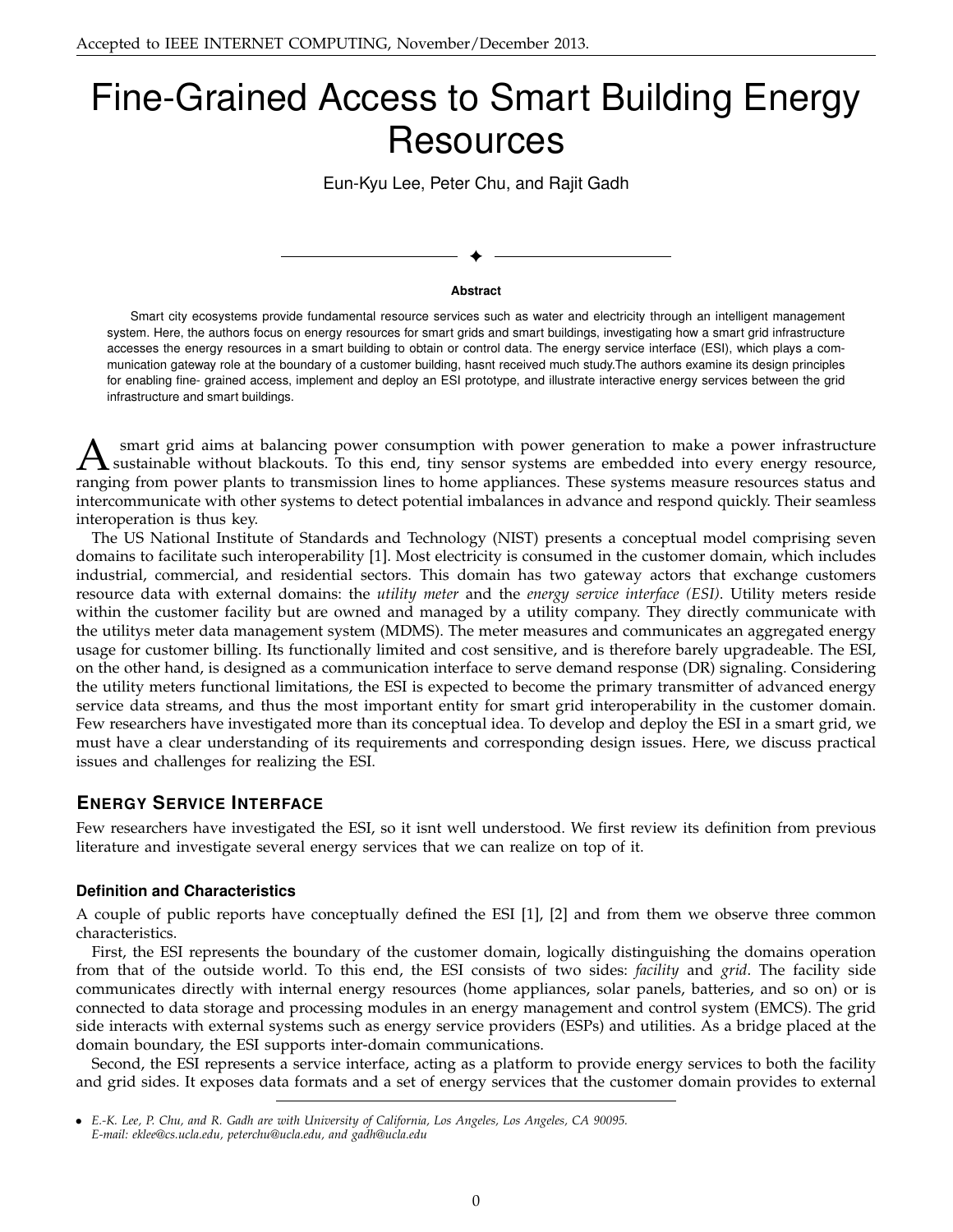

Fig. 1: A customer domain system including the energy service interface (ESI), and customer services for smart grid interoperation. The energy management and control system (EMCS) includes a building automation system (control) and an energy management system (energy measurement).

domains - for example, demand forecasts. We call this function a *facility service interface*. In the same way, the ESI delivers energy services and data from external systems to the customer domain through the *grid service interface*.

Finally, the ESI doesnt represent a physical device. As a software component, it can be implemented on various physical systems such as an EMCS or energy gateway, or it can be realized as a stand-alone server system. Generally, the ESI is implemented in the customers EMCS, which communicates with external systems via the Internet.

Fig. 1 shows the overall architecture of a customer domain system, including an ESI.

#### **Energy Services over the ESI**

The ESI exchanges energy data across domains to form existing and emerging energy services that contribute to smart grid interoperation. We envision and examine six general categories of customer energy services.

In an *efficient energy management* service, a submetering system in a customer facility tracks usage for individual energy resources. An EMCS lets the customer read the usage breakdown and even control the resources remotely. An ESP might analyze the usage pattern and guide customers to consume electricity more efficiently. For instance, given dynamic power pricing information delivered from the ESP, the EMCS would schedule the operations of energy resources in a fine-grained manner to minimize the total electricity cost.

A *demand forecast* service gives a utility company information about expected customer energy demand (consumption) so that it can more accurately estimate the amount of power supply required in the future. To this end, the utility delivers power pricing information and weather forecasts to customers, who already understand their energy usage patterns. Then, customers examine future local energy needs.

A *direct load control (DLC)* service lets external entities (such as an ESP) control internal energy resources remotely. Currently, utility companies provide primitive services that target specific energy loads (resources), such as electric water heaters, and thus control the loads power supply during occasional high- demand periods. In the future, ESPs will control various types of energy resources for different purposes. For instance, an ESP might temporarily stop charging an electric vehicle (EV) in a customers garage when the power price goes beyond a contracted threshold value.

Energy suppliers sometimes confront a shortage in generating capacity during peak-demand periods. Instead of constructing additional power plants to cope with this shortage, an *intelligent DR* service decreases energy demand by sending DR signals to customers. On receiving the signal, the customer reduces energy consumption. This concept isnt new; utility operators currently call contracted customers who then manually stop their building operations in return for financial incentives. A new challenge for the intelligent DR service is how to automate load curtailment while minimizing its interference with ordinary building operations.

A *distributed energy resource (DER)* feeds power generation into the distribution grid directly rather than through the transmission infrastructure. DER can reside in customer facilities such as wind-powered generators or photovoltaic (PV) arrays. DER can be leveraged for intelligent DR services, compensating for some or all energy needs that must be reduced according to the DR services terms. The future smart grid could see a new business model -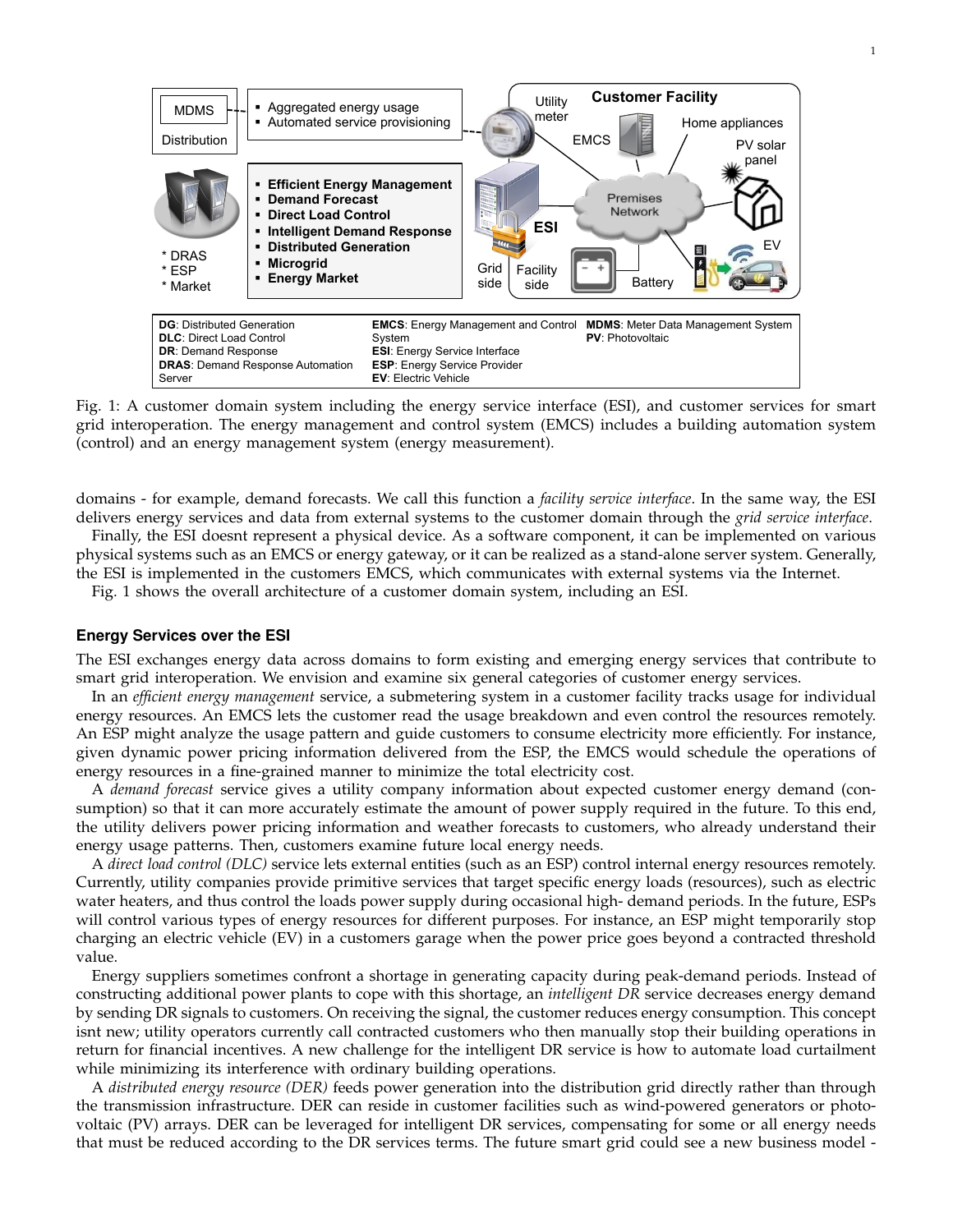leasing the equipment of a DER and power storage. An equipment service provider would constantly monitor the health of the leased energy assets and try to control them directly.

Finally, in the *energy market*, customers can trade energy and emissions. With the increasing sophistication of storage and generation technologies at customer facilities, customers actively participate in the wholesale and retail energy market. They can choose to buy power from one or more energy suppliers, or generate power for sale in the market. In other words, they buy or sell electricity in more flexible ways as "prosumers." Similarly, customers participate in an emission market with their onsite renewable DERs.

### **ESI DESIGN PRINCIPLES**

As we can see, energy services range from simply accessing energy resources to electricity trading, which leads to a variety of potential ESI implementations. Such diversity, however, makes it difficult to derive a common reference model for developing interoperable ESIs. Moreover, the existing definition and characteristics are still only conceptual. Given these two extremes, we determine five elementary design principles that we must consider to realize the ESI.

#### **Interface Abstraction**

The ESI defines communication interfaces to support energy services in an interoperable manner. To this end, it must consider interface abstraction, which determines the appropriate level of internal details that the interface exposes to external domains. Low abstraction levels expose internal business logics with more detail, whereas high levels expose less detail. DLC and event-based DR show two extreme examples with respect to control capability. With DLC, the ESI receives command messages that control individual energy resources, thus realizing the lowest level of abstraction. With event-based DR, the ESI receives a DR event signal from a DR automation server (DRAS), leading the customer facility to reduce power consumption without disclosing the list of connected energy resources. A well-designed abstraction transmits only the necessary service data to external domains while hiding the changes that occur within the customer domain.

#### **Data Representation and Service Interaction Model**

For seamless energy services across domains, the ESI must interact with external systems in an interoperable way. To this end, it must first represent energy resource data in a standard format so that other systems easily understand the contexts. Several standard organizations have defined such data models, such as a Boolean model to denote an energy devices on/off status. Examples include the Facility Smart Grid Information Model (FSGIM), the Home Electronics System Gateway (HES; ISO/IEC 15045), Building Automation and Control Networks (BACnet; ISO 16484-5), the Open Building Information eXchange (oBIX), OLE for Process Control Unified Architecture (OPC/UA), and the ZigBee Smart Energy Profile (SEP). We expect that multiple standards will coexist to accommodate various types of energy information.

Second, the ESI must support efficient inter-action models that determine how it communicates with external systems. Traditionally, middleware has performed this task; recent standardization efforts extensively leverage a Web service approach that fulfills the interoperability requirement. In this way, such efforts develop communication specifications for potential energy services. Examples include Energy Interoperation (EI), Open Automated Demand Response (OpenADR), the Energy Services Provider Interface (ESPI), the Common Information Model (IEC CIM) family, and the HES Application Model (ISO/IEC 15067-3).

#### **Fine-Grained Access to Energy Resources**

The aforementioned standardization efforts demonstrate three interesting characteristics. First, XML is used for data representation. oBIX and BACnet use it as a data format, and OpenADR and EI define their specifications in the XML schema. Second, the definition of customers' energy resources follows an object- oriented (OO) design pattern. Given predefined primitive objects such as "int" and "list," an object in oBIX is modeled with data types (values) and operations (method signatures). Finally, the Web service approach is exploited for inter-domain transportation of customer data. OpenADR specifies two types of bindings (SOAP and REST) and two types of message exchange patterns (push and pull). Two common goals of these three characteristics are interoperability and automation, which we can achieve as follows. Each energy resource distinguishes its values and operations, and the Web service exposes them by implementing three access methods to the resource - *read*, *write*, and *invoke*. We can interpret these methods as "fine granularity of data access and resource controls" - that is, they have a low level of abstraction. For instance, a user accesses a read interface to read the energy usage of an air conditioning system, but might turn off the system via an invoke service interface.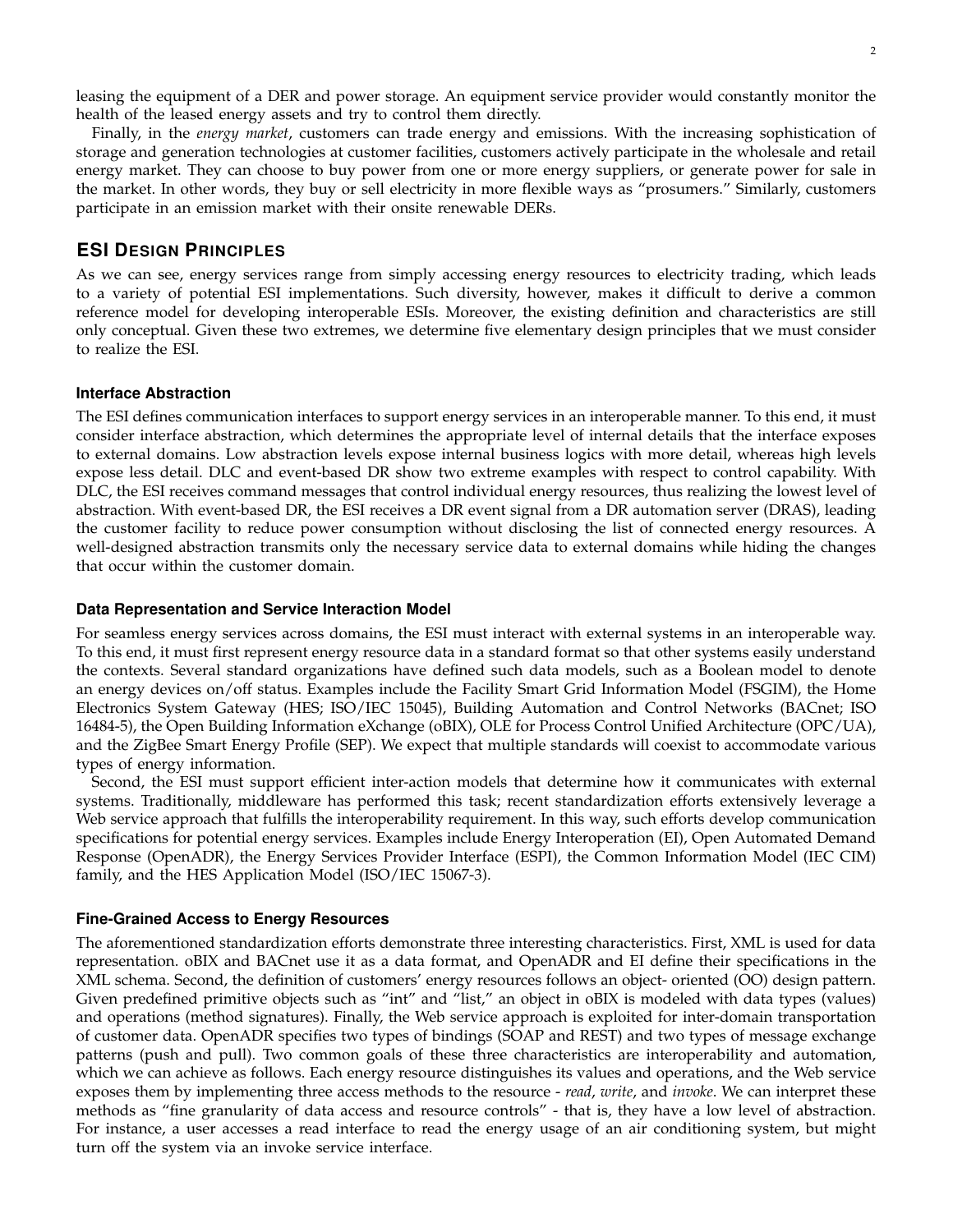#### **Security**

The relative importance of confidentiality, integrity, and availability (CIA) is reversed with the smart grid - that is, it's more fundamental that authorized messages be delivered to the right place at the right time. The ESI must implement an access control policy to protect valuable energy resources. Access control permits only authorized users to read customer data or control resources. An ideal access control realizes the principle of least privilege that is, it permits a user to access only the information and computing resources that are necessary to complete a given task. For example, say that an ESP is permitted to perform DLC on an energy resource; the granted privilege must prohibit it from taking other actions and must be revoked immediately after use.

Availability primarily relates to the network connection at the ESI, which can undergo external attacks or internal system failure. Such threats prevent customer energy data from being consistently available and eventually lead to unreliable provisioning of energy services. One interesting solution is to move the ESI and data storage to the cloud, which is generally more reliable in terms of data access and system reliability. The ESI ensures message integrity. It must be able to detect whether messages have been tampered with and quarantine compromised services. A forged DR signal might misinform a large group of customers about an urgent DR event, which can lead them to fail to reduce energy consumption during an on-peak period. Confidentiality is also critical, but its importance varies according to the provided services.

#### **Architectural Considerations**

The ESI is a logically defined specification for a communication interface; it plays a gateway role across domains, and its physical location is less important. This property introduces several new design issues. A large customer facility might have multiple EMCSs that form a network. In a campus scenario, for instance, an EMCS manages the operations of an onsite DER installed in an independent building, while another EMCS controls a classroom building with various energy loads in the rooms and solar panels on its roof. ESIs implemented within each EMCS enable automated communications and interactions among energy resources across those EMCSs. A central EMCS is responsible for interdomain communications.

ESIs can also be located remotely; with advancements in cloud technologies, many drivers exist for moving the ESI or EMCS to the cloud. First, a local ESI might not be universally accessible because many customer systems reside behind firewalls. This limits external systems' access to customer data. Next, many small facilities still can't afford a local EMCS for the ESI. Even with one, the system might not be able to store and process the increasing volume of energy data. Finally, we can't expect that required security patches will be applied to all systems in a timely manner.

## **PROTOTYPE IMPLEMENTATION**

We developed an ESI testbed for a small customer facility, in which we implemented a single ESI on an EMCS. In addition to supporting ESI functionality, the EMCS performs data collection, energy resource management, database management, and service data generation. We deployed three types of energy resources in our laboratory. We plugged office equipment such as monitors into a plug load meter that measures energy usage and turns the input power on and off. We instrumented a smart submeter on each circuit in a circuit break panel. An LED light represents smart equipment that can adjust its own operations beyond simple on/off status. The LED operates with eight brightness and temperature levels that directly affect its power consumption level. The energy loads connect to the EMCS via Ethernet, RS-232, and ZigBee. In addition to energy loads, a PV solar panel is connected to the EMCS. We're currently installing a new one on the roof; in the meantime, we've developed a solar panel simulation that uses the same hardware specifications as installing the real panel. A core part of this simulation panel is its prediction algorithm [4]. As an external energy service, our testbed realizes the DR service using OpenADR 1.0 [3]. Exploiting an open source toolkit [5], we deploy a DRAS. The ESI implements an OpenADR client that accepts event-based DR signals from the DRAS. Fig. 2a illustrates the testbed system that contains the ESI, the EMCS, energy resources, and an external energy service.

#### **Remotely Managing Customer Energy Resources**

To realize an ESI acting as a service provider, we consider a scenario that remotely manages customer energy resources. It includes various sub-services that let an external user obtain energy usage information on individual energy resources, retrieve historical data, and control the resources directly.

*Open Building Information eXchange.* For standard data representation, we leverage the oBIX specification (www.obix.org), which helps us model energy resource information as an object. Each object is modeled using a set of value objects and a set of op (operations) objects. The object model allows inheritance to model complex energy data via a contract mechanism. Realized by the is object, inheritance establishes a conventional "is a" relationship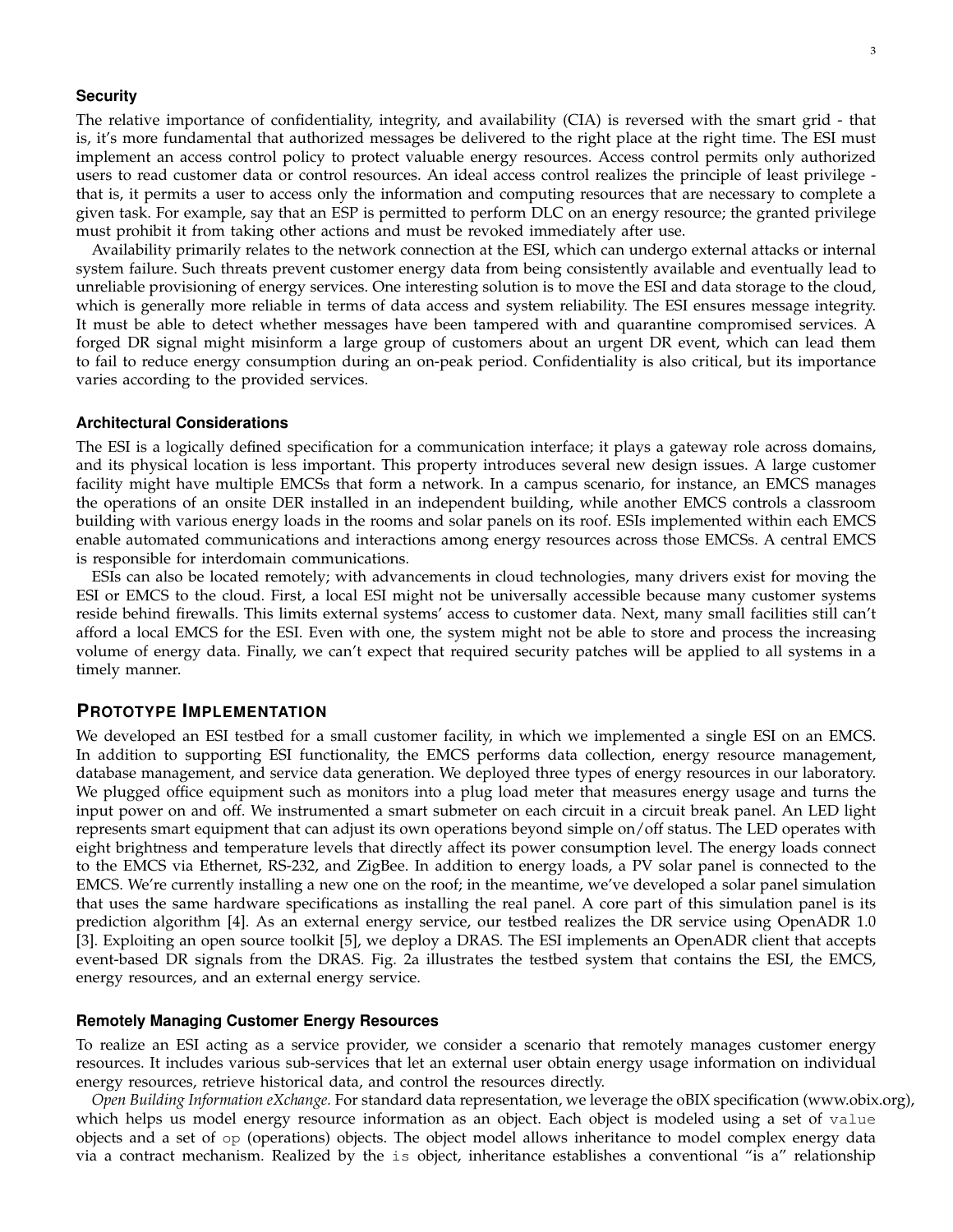

(a) The first testbed system contains the ESI, the energy management and control system (EMCS), energy resources, and energy services.



Fig. 2: Two energy service interface (ESI) testbeds.

with various overriding rules. Thus, an object not only represents a physical unit directly but also a particular functionality as a collection of sub-objects. Leveraging oBIX's advantages, we implemented data and service models for our scenario. The box below illustrates a History object. The is attribute in the obj element indicates that it's extended from a standard oBIX object,  $obix:History$ . The example also shows that the query operation for reading history records takes an argument whose object type is defined as psxml:HistoryFilterEx and returns history records in the object format of obix: HistoryQueryOut.

```
<obj href="http://myESI/History/" is="obix:History">
 <int name="count" val="541"/>
 <abstime name="start" val="2012-01-02T00:00:00.000-08:00"/>
 <abstime name="end" val="2013-01-06T00:00:00.000-08:00"/>
 <op name="query" href="query" in="psxml:HistoryFilterEx" out="obix:HistoryQueryOut"/>
  <op name="rollup" href="rollup" in="obix:HistoryRollupIn" out="obix:HistoryRollupOut"/>
</obj>
```
*Web service.* To realize the interaction model, we exploited the HTTP binding and implemented the ESI in the REST style [6]. More specifically, we mapped the read, write, and invoke request types in oBIX to HTTP methods. The read request uses GET for any object with the href attribute and returns an object's information as an oBIX document. Write is targeted at any object whose writable attribute is set to true, and is implemented using PUT. Invoke supports any object's operations using the POST method. The box below represents a smart plug object, " $p \log 1$ ". The root element indicates its access URI, and the ref tells the link to the associated sub-object, " $p \omega e r$ ". The document also shows that an external user can control the load in two ways: write and invoke. To turn it on or off, an external system sends a PUT request directly targeting the connectLoad object within the same URI, or sends a POST request to the hyperlinked URI targeting the operation object, controlLoad.

```
<obj href="http://myESI/Points/zigbee/plug1/">
  <str name="deviceName" val="BSPE12SOYZM43001"/>
  <bool name="connectLoad" writable="true" val="true"/>
 <op name="controlLoad" href="control" in="obix:WritePointIn" out="obix:Point"/>
  <ref name="power" href="power"/>
</obj>
```
*Resource Centric Security.* A security mechanism must satisfy the security requirements we discussed earlier. To address the integrity issue, we implement a hash-based message authentication code (HMAC) with SHA-256. To resolve the fine granularity issue in access control, we adopt Resource Centric Security (RCSec) [7], which performs authorization at the action level (read, write, and invoke). Each object maps to an attribute with a three-digit privilege level. For instance, the object "plug1" in the box above is related to an attribute "plug1=111". The first digit indicates read permission, and the following two indicate the rights of write and invoke, respectively. Users maintain their own set of attributes in their private key. When a user tries to access the object with a key having an attribute of "plug1=100", he or she can read energy usage data but not change any values or control the energy resource.

*ESI on the Cloud.* Although moving the ESI to the cloud has many benefits, we must solve the security concerns in the cloud technology. Our fundamental approach is to extend RCSec so that it distinguishes the read operation from the control operation. Then, we move the read service to the cloud. To this end, we implemented the ESI and a database in a cloud system hosted by Amazon; the control and security functionalities remained in the mini-EMCS. Fig. 2b represents the new system architecture. More specifically, all the energy data is first encrypted at the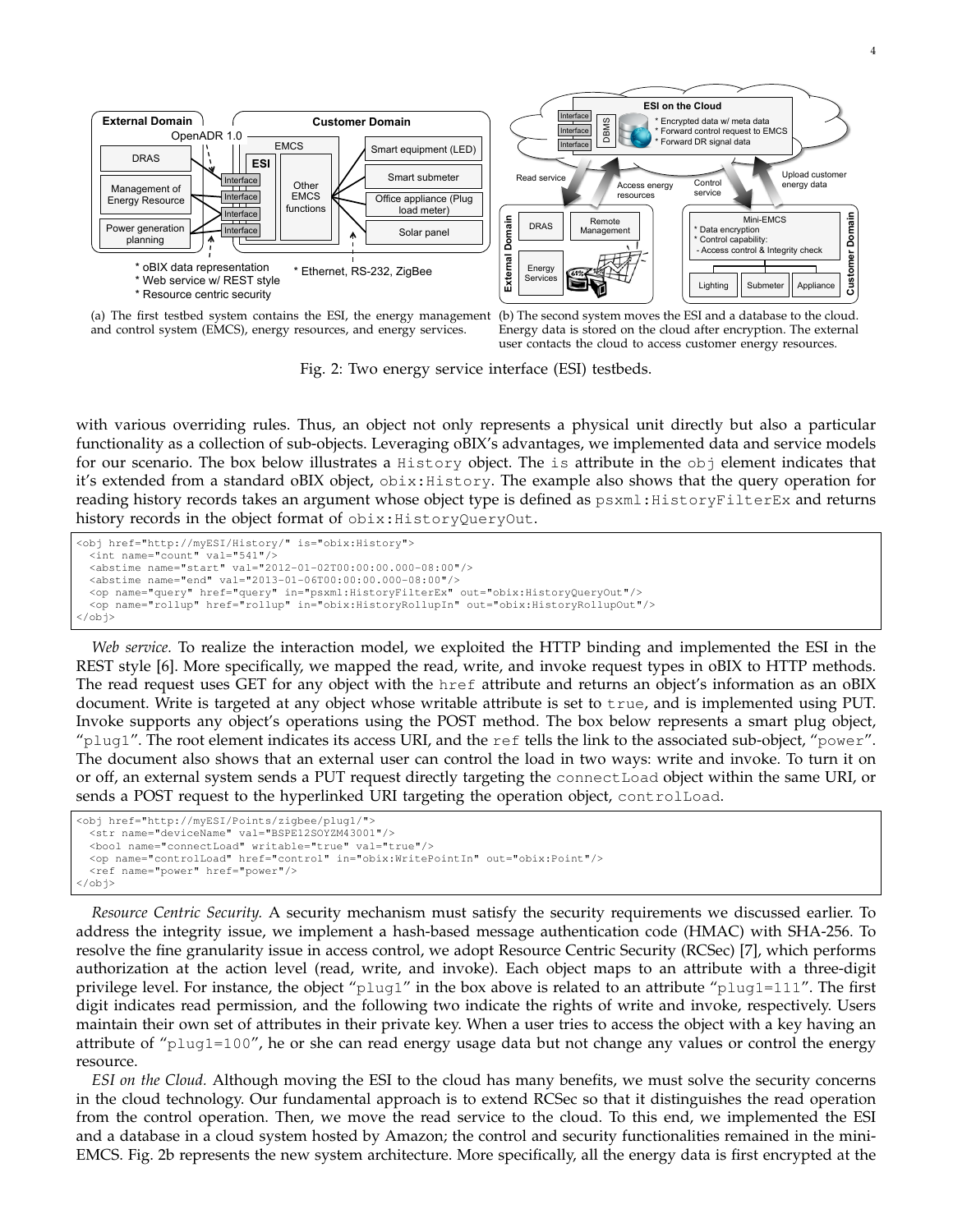

(a) A DR event affects the operation of LED. The bars indicate (b) Aggregated energy usage over 31 days. The average energy energy usage of the LED over 24 hours. The operation of the LED consumption is 11.35 KWh, while the average over the weekends is also scheduled so that it turns on at 8am and off at 7pm every (day 4, 5, 11, 12, 18, 19, 25, and 26) is 10.63 KWh. The maximum week day. peak power demand is hit on 13th of the month.

Fig. 3: Two energy services of automated DR and remote energy management, and their experimental results.

mini-EMCS, after which the cloud stores encrypted energy data with meta information. So, external users retrieve historical data by contacting the cloud directly, whereas the cloud doesn't access the plaintext. It forwards users' requests for the control operations to the mini-EMCS, which performs access control and verifies message integrity.

#### **Numerical Result**

In an OpenADR experiment, the DRAS server generates a DR event of a real-time pricing (RTP) program - that is, an EventState message. The event starts at 1 p.m. and lasts until 4 p.m. During the event, the unit power price changes every hour: it becomes two times, three times, and two times more expensive than a normal price. This event information is generated one hour before the event, so it's an hour-ahead DR program. The ESI pulls the EventState message from the DRAS every 15 minutes. Once the ESI notices that the price goes up, it performs a predefined DR strategy. In this experiment, we register one LED light in our strategy; as the price goes up, the LED gets dimmer proportionally. Because the LED's power consumption is proportional to the brightness level, we can observe the change in energy usage during the DR event, as Fig. 3a shows.

```
http://myESI/History/aggregated/rollup/
<obj xmlns="http://obix.org/ns/schema/1.0">
   <reltime name="interval" val="P1D"/> // daily
   \frac{1}{\pi} and \frac{1}{\pi} and \frac{1}{\pi} and \frac{1}{\pi} and \frac{1}{\pi} and \frac{1}{\pi} and \frac{1}{\pi} and \frac{1}{\pi} and \frac{1}{\pi} and \frac{1}{\pi} and \frac{1}{\pi} and \frac{1}{\pi} and \frac{1}{\pi} and \frac{1}{\pi} and \frac{1}{\pi} 
   <abstime name="start" val="2012-08-01T00:00:00"/>
   <abstime name="end" val="2012-08-31T23:00:00"/>
   <str name="orderby" val="ttime"/>
 </obj>
```
The next experiment demonstrates that the ESI provides customer energy services. A user retrieves aggregated historical energy usage data from the ESI. To this end, the user prepares a request message (the box above) and contacts the service object via the URI to trigger the invoke operation. 3b shows the retrieved energy data. The bars illustrate that energy consumption (KWh) decreases on weekends, but the difference is slight. This is mainly attributed to the type of energy loads deployed. Our testbed has many servers and switches running 24 hours, but few on/off loads. The figure also shows a curve of peak power draw (maximum instantaneous power consumption) ranging from 500 to 1600 W. The maximum peak was hit on 13 August 2012, when we ran another experiment with power-hungry loads such as a dryer and a refrigerator. Regardless of the high value, however, the peak draw hardly affected the energy usage on that day, because the experiment was short. However, this high peak matters in practice, because most utility companies charge customers based on their peak values. Finding energy usage patterns and encouraging customers to reduce peak values to save energy costs is the energy management system's primary goal.

S mart grid interoperation requires fine-grained accesses to energy resources in smart buildings via the ESI. Here,<br>The ESI's functional requirements will keep updating as the advancement in IT technologies realizes sonbis **J** we illustrated fundamental forms of the ESI that would let external users read data and control resource devices. The ESI's functional requirements will keep updating as the advancement in IT technologies realizes sophisticated energy services. For instance, standardization efforts have defined communication protocols for the energy market in which each smart building participates to sell or buy energy capabilities (consumption, generation, and storage). In this "transactive energy" service, the ESI communicates with another ESI representing a neighboring smart building to make the energy transaction. The emergence of such new energy services also changes how we access